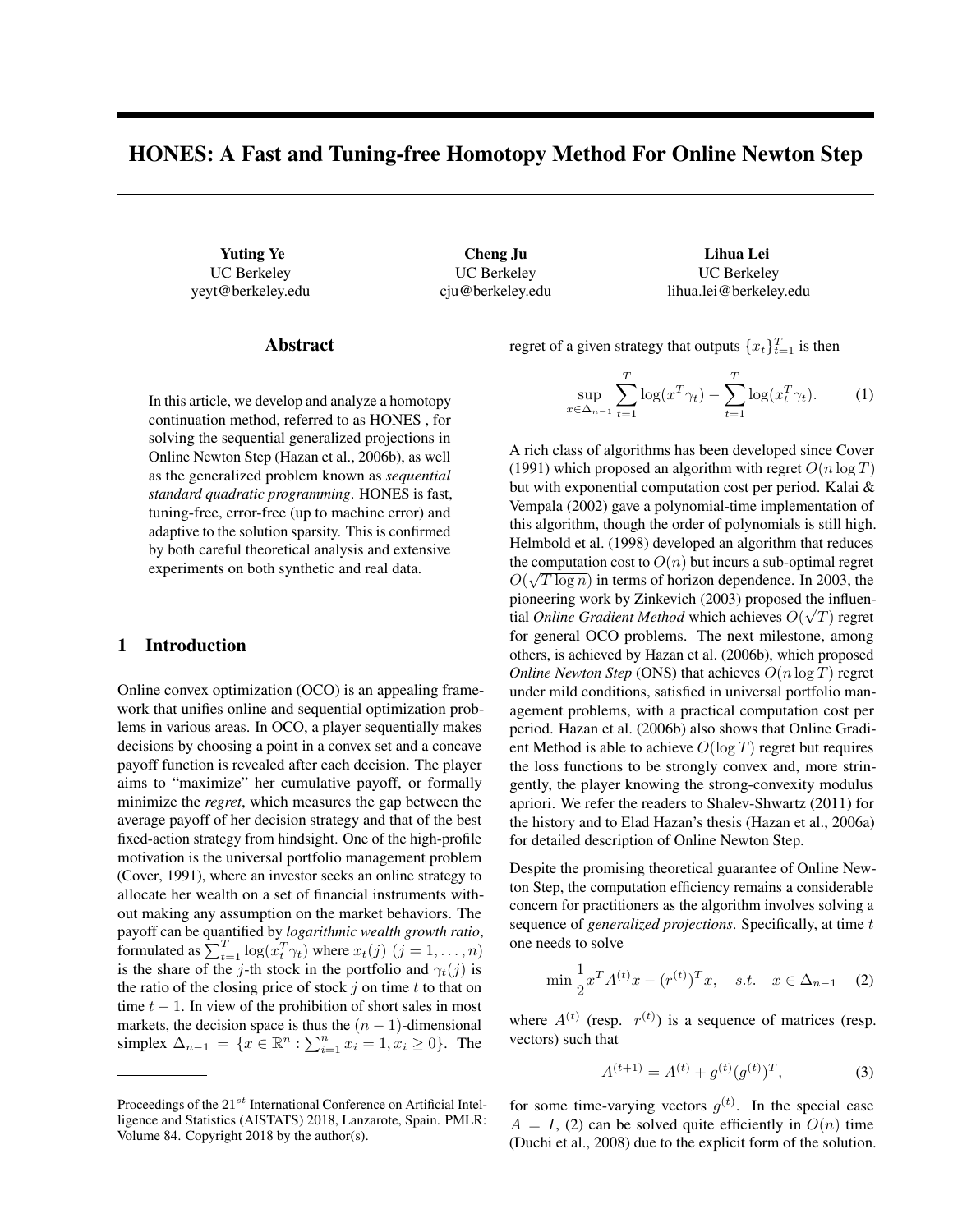Unfortunately, in Online Newton Step,  $A^{(t)}$  is never a scaled identity matrix and such benefits disappear for general matrices. Hazan et al. (2006b) suggests using iterative algorithms such as interior-point method (Wright, 1997). However, it is known that interior-point method has  $O(n^3)$  computation cost per iteration, which could be prohibitive for large problems or high-frequency online problems. Luo et al. (2016) utilizes the sketching approximation to improve the computational efficiency of the second-order online learning. Nonetheless, it targets at the constraint of bounded  $|x^T \gamma_t|$ , which does not address the simplex constraint in (2). For these reasons, the sub-problem (2) remains a bottleneck of Online Newton Step, which motivates our work.

Without the rank-one update structure (3), we should not expect significant improvement over interior-point method as (2) leads to multiple unrelated quadratic programming problems. Nevertheless, (3) is a "huge bonus" that connects the consecutive problems: In fact  $A^{(t)}$  is perturbed in only one direction at each step and hence the optimal solutions in consecutive steps should be close. A widely used strategy to exploit the minor change is warm-start, i.e. initializing the iterate as the optimal solution in the last step. Spectral projected gradient (SPG) method (Birgin et al., 2000) is a typical algorithm falling into this category, which combines projected gradient method with smart line search. However, a warm-start is not always allowed. For example, the interior-point method (Wright, 1997) requires the initializer to be an interior point of the constraint set, but as shown in various settings and applications, including our experiments in section 3, the solution in each step often lies on the boundary of the simplex. Another potential algorithm is Exponentiated Gradient Descent (Kivinen & Warmuth, 1997) or Mirror Descent (Beck & Teboulle, 2003). However, it also requires the initializer to be an interior point in that any zero entry will stay zero. Furthermore, it is lack of an efficient stopping rule, which might not be essential for solving a single problem but is quite important for solving thousands of problems.

On the other hand, it has been proved that the minimizer of a standard quadratic programming problem tends to be sparse under fairly general structural assumptions (Chen et al., 2013; Chen & Peng, 2015). We also observed the sparsity in both synthetic and real datasets; see section 3 for details. However, none of the existing algorithms take the solution sparsity into account.<sup>1</sup>

In summary, to the best of our knowledge, existing methods are neither tailored for the sequential problem with structure (3) nor designed to adapt to the solution sparsity. To exploit the structure (3), we resort to the homotopy method, which was proposed decades ago and widely used in optimizing highly non-convex problems such as polynomial systems

(Chow et al., 1979; Li, 1983). The basic idea is to construct a bivariate function  $H(x, w)$  on  $\mathbb{R}^n \times [0, 1]$  with  $H(x, 0) =$  $g(x)$  and  $H(x, 1) = f(x)$ . In order to optimize  $f(x)$  one can start from the optimizer of  $g(x)$  and move towards  $f(x)$ by gradually increasing  $w$ . Given sufficient smoothness of H along with the non-singularity of the Hessian matrix of  $H$ w.r.t  $x$ , one can obtain a smooth trajectory, or a solution path, penetrating the optimizers of  $H(x, w)$  for all  $w \in [0, 1]$  with the optimizer of  $f(x)$  being the ending point. Homotopy methods for quadratic programming problems have been studied and applied for decades (Frank & Wolfe, 1956; Bank et al., 1982; Ritter, 1981; Murty & Yu, 1988; Best, 1996; Efron et al., 2004). However, all these methods are designed for a specific problem. Recently, the homotopy methods have been applied to sequential problems. For example, Garrigues & Ghaoui (2009) proposed a homotopy method to solve the online LASSO regression problem where the objectives are updated in a similar fashion as (3).

For our problem (2), we define the homotopy function in a zigzag fashion which moves  $(A^{(t-1)}, r^{(t-1)})$  to  $(A<sup>(t)</sup>, r<sup>(t-1)</sup>)$  and to  $(A<sup>(t)</sup>, r<sup>(t)</sup>)$  then; See Section 2.2.1 for the explicit construction. We show that the solution path can be calculated efficiently and *exactly* using the Karush-Kuhn-Tucker (KKT) conditions. By carefully analyzing the evolution of solutions, we propose an algorithm, referred to as *Homotopy Online NEwton Step (HONES)*, which is *fast*, *tuning-free*, *error-free* (up to machine error) and *adaptive to solution sparsity*. In fact, *HONES* can be extended to a general box constraint, the discussion of which is deferred to the appendix. We focus on the simplex case for two reasons. First, it is one of the most common constraint in practice. Besides ONS, (2) is also the generic problem in other areas such as Markowitz's portfolio management (Markowitz, 1952) and resource allocation (Ibaraki & Katoh, 1988). This is referred to as *standard quadratic optimization* dating back to 1950s (Bomze, 1998). Secondly, the theory, derivation and implementation are more clear in this special case, in which the derivation is already non-trivial and sophisticated.

We compute the number of atomic operations exactly, up to an additive constant, in Theorem 3. As almost all other homotopy continuation methods, the theoretical complexity of our algorithm is in general incomparable to other iterative algorithms like SPG and interior-point method because the former is proportional to the number of turning points on the trajectory (see Section 2.4) while the latter is proportional to the number of iterations to achieve an accurate solution (see Section 2.3). For this reason, we compare the algorithms by the running time on both synthetic and real datasets. To conclude, HONES has a superior performance to SPG and interior-point method and the gain of computational efficiency of HONES is more significant when the solutions are sparser.

The rest of the paper is organized as follows: HONES algorithm is detailed in Section 2, followed by the theory

<sup>&</sup>lt;sup>1</sup>Here "sparsity" is a "phenomenon" instead of an "assumption", observed in both theory and practice, that the solution of the optimization problem tends to be sparse.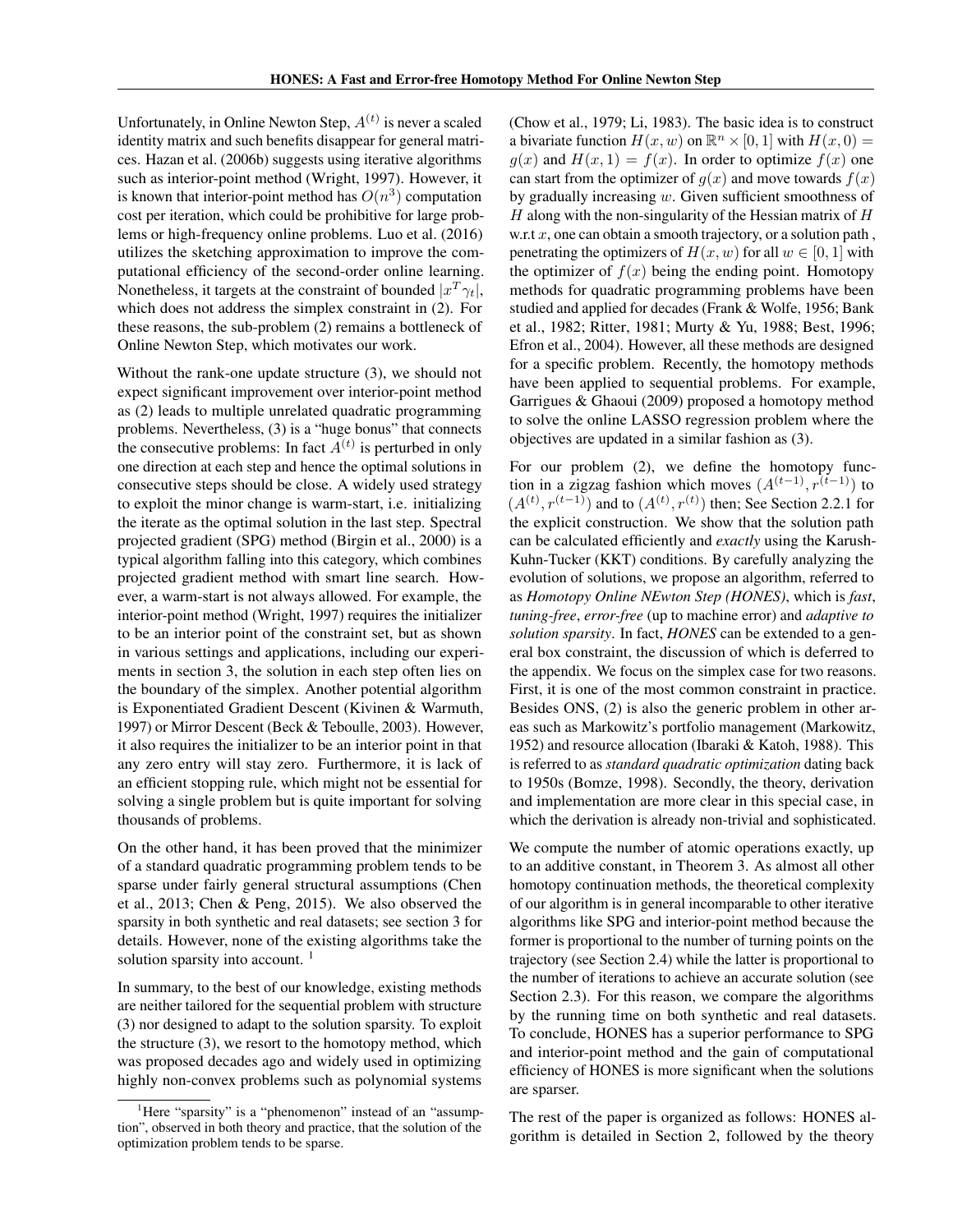and complexity analysis. The practical implementation is deferred to the Supplementary Material. In Section 3, we apply HONES to NYSE and NASDAQ data using ONS for universal portfolio management. We also conduct experiments on synthetic data and for Markowitz's portfolio management on real data. Section 4 concludes the article.

## 2 Proposed Algorithm

A generic framework to solve problem (2) with matrix flow (3) is summarized in Algorithm 1 where ALGO1 and ALGO2 could be arbitrary sub-routines producing the solution of (2) in step 0 and the following steps.

Algorithm 1 Framework to solve (2) **Inputs:** Initial matrix  $A^{(0)}$ , vectors  $\{g^{(t)}, r^{(t)}, t =$  $1, 2, \ldots$ . Procedure: 1: Initialize:  $x^{(0)}$  ← ALGO1( $A^{(0)}, r^{(0)}$ ); 2: for  $t = 1, 2, \cdots$  do 3:  $x^{(t)} \leftarrow \text{ALGO2}(A^{(t-1)}, g^{(t)}, r^{(t)}; x^{(t-1)});$ 4: end for **Output:**  $\{x^{(t)}: t = 0, 1, \ldots\}.$ 

In this article, we will focus on the online part, namely ALGO2. The complexity of ALGO1 will be increasingly less important as t increases. ALGO1 can be simply chosen as any state-of-the-art algorithm such as the interiorpoint method. We follow the initialization approach used in Online Newton Step (Hazan et al., 2006b), that is, set  $A^{(0)} = \epsilon I$ , where  $\epsilon$  is a small positive number, and hence  $x^{(0)} = \frac{1}{n}$ **1**.

### 2.1 KKT Condition Within A Step

We first consider the problem for a given  $t$ . The aim is to minimize  $\frac{1}{2}x^T Ax - r^T x$  over  $\Delta_{n-1}$ , where A and r are abbreviation of  $A^{(t)}$  and  $r^{(t)}$ . By strong duality, it is equivalent to minimizing the Lagrangian form

$$
L(x; \mu_0, \mu) = \frac{1}{2}x^T A x - r^T x + \mu_0 (1 - \mathbf{1}^T x) - \mu^T x
$$
 (4)

where  $\mu_0$  and  $\mu$  are Lagrangian multipliers with constraint  $\mu_i \geq 0$  for  $i = 1, \ldots, n$ . Denote  $S_x$  by the support of vector  $x$ . To be concise, the subscript  $x$  is suppressed in the following context. KKT condition together with Slater's condition implies that  $(x, \mu_0, \mu)$  is the solution of (4) if and only if

$$
Ax - \mu_0 \mathbf{1} - \mu - r = 0; \tag{5}
$$

$$
\mathbf{1}^T x = 1; \tag{6}
$$

$$
\mu_i x_i = 0, \mu_i \ge 0, x_i \ge 0, \forall i = 1, ..., n. \tag{7}
$$

Here (7) is dubbed *complementary slackness* condition. The definition of  $S = \text{supp}(x)$  entails that  $x_{S^c}^2 = 0$ , and (7) further implies that  $\mu_S = 0$ . Then the condition (5) can be reformulated as

$$
\begin{pmatrix}\nAs_S & As_{S^c} \\
As_{cS} & As_{cS^c}\n\end{pmatrix}\n\begin{pmatrix}\nx_S \\
0\n\end{pmatrix}\n=\mu_0\n\begin{pmatrix}\n\mathbf{1}_S \\
\mathbf{1}_{S^c}\n\end{pmatrix} +\n\begin{pmatrix}\n0 \\
\mu_{S^c}\n\end{pmatrix} +\n\begin{pmatrix}\nr_S \\
r_{S^c}\n\end{pmatrix}
$$

By separating  $S$  and  $S<sup>c</sup>$ , we have the following equations for  $x_S$  and  $\mu_{S^c}$ .

$$
x_S = \mu_0 A_{SS}^{-1} \mathbf{1}_S + A_{SS}^{-1} r_S; \tag{8}
$$
  
\n
$$
\mu_{S^c} = A_{S^c S} x_S - \mu_0 \mathbf{1}_{S^c} - r_{S^c}
$$
  
\n
$$
= -\mu_0 (\mathbf{1}_{S^c} - A_{S^c S} A_{SS}^{-1} \mathbf{1}_S) - (r_{S^c} - A_{S^c S} A_{SS}^{-1} r_S).
$$
  
\n(9)

The other parameter  $\mu_0$  can be solved from (6) and (8). In fact,

$$
1 = \mathbf{1}^T x = \mathbf{1}_S^T x_S = \mu_0 \mathbf{1}_S^T A_{SS}^{-1} \mathbf{1}_S + \mathbf{1}_S^T A_{SS}^{-1} r_S
$$

which implies that

$$
\mu_0 = \frac{1 - \mathbf{1}_S^T A_{SS}^{-1} r_S}{\mathbf{1}_S^T A_{SS}^{-1} \mathbf{1}_S}.
$$
\n(10)

In summary, the quadruple  $(S, x_S, \mu_{S^c}, \mu_0)$  which solves (8)-(10) produces the unique solution of (4). Moreover, given the correct support  $S$ , we can uniquely solve the other three parameters. Thus, determining  $S$  is the key part in this problem.

#### 2.2 HONES Algorithm

#### 2.2.1 Construction of Homotopy Continuation

Based on the above argument, the problem is reduced to updating support S with A replaced with  $A + gg^T$ , and r replaced by  $r + \ell$ , where  $g, \ell$  are shorthand notations of  $g^{(t)}$ and  $r^{(t)} - r^{(t-1)}$ . Heuristically, S will not be significantly disturbed when  $q, \ell$  are small perturbations. However, in real problems, there is usually no such constraints on g. Instead, we can consider a homotopy from  $(A, r)$  to  $(A + gg^T, r+\ell)$ . The most natural one is  $(A + \lambda gg^T, r + \lambda \ell)$  with  $\lambda, \lambda \in [0, 1]$ . In other words, if we denote  $x(\lambda, \lambda)$  be the solution of (4) with  $(A, r)$  replaced by  $(A + \lambda gg^T, r + \lambda \ell)$ , then  $x(0, 0)$ is the solution in the last step and  $x(1, 1)$  is the solution after the update. The idea of homotopy continuation method is to calculate  $x(\lambda, \lambda)$  over a path linking  $(0, 0)$  to  $(1, 1)$ . e Theoretically, any path suffices and the goal is to find a path which leads to a simple computation. In this article

<sup>&</sup>lt;sup>2</sup>The notation  $A_{S_1S_2}$  is referred to the submatrix that consists of the  $S_1$ -indexed rows and  $S_2$ -indexed columns in A, and  $x_S$  is referred to the subvector that consists of  $S$ -indexed entries in  $x$ .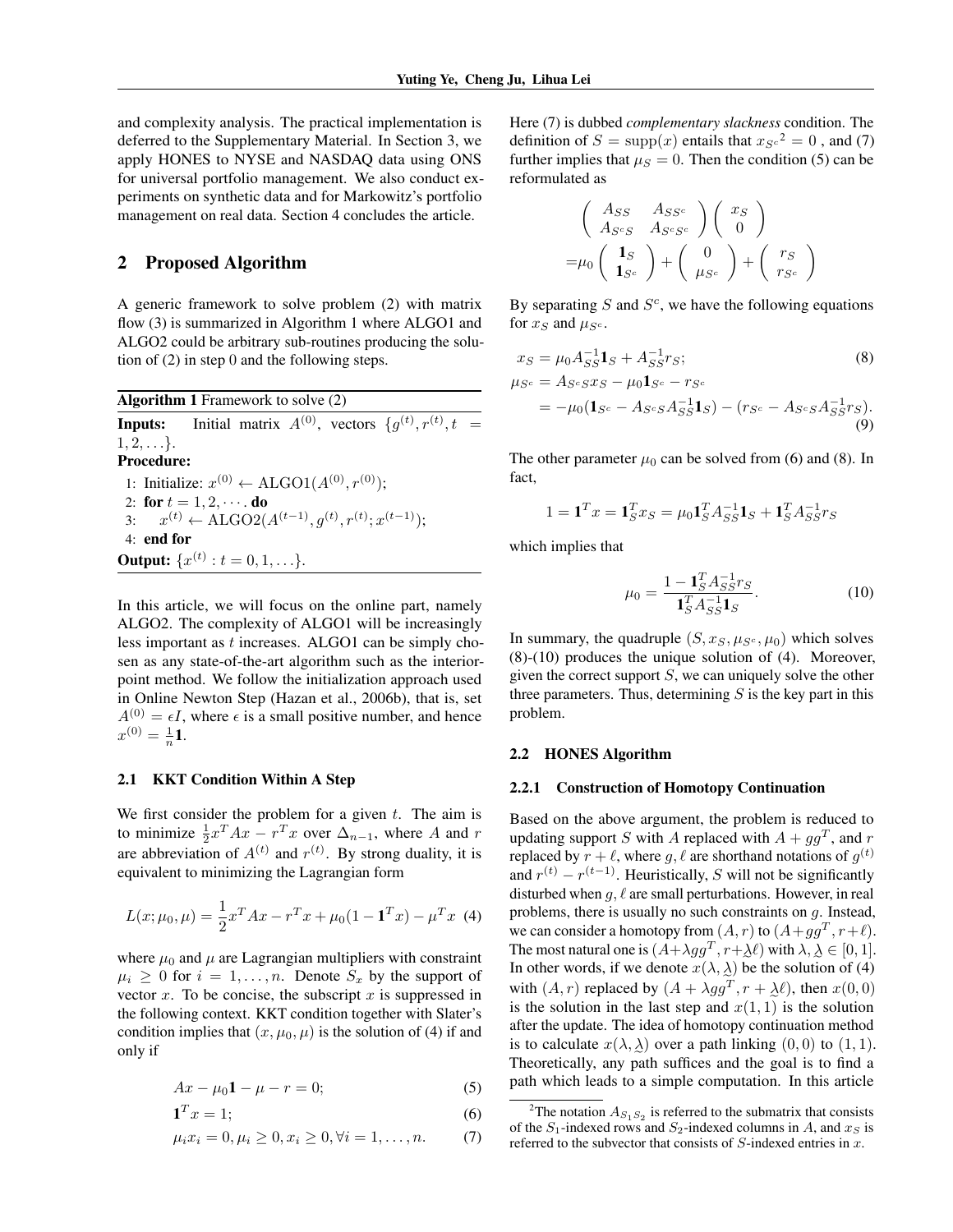we will consider the Manhattan path from  $(0, 0)$  to  $(1, 1)$ , namely the union of two segments:  $\{(z, 0) : z \in [0, 1]\}$  and  $\{(1, z) : z \in [0, 1]\}.$  In other words we first minimize

$$
H^{(1)}(\lambda) \triangleq \frac{1}{2} x^T (A + \lambda g g^T) x - r^T x
$$

for each  $\lambda \in [0, 1]$  and then minimize

$$
H^{(2)}(\underline{\lambda}) \triangleq \frac{1}{2}x^T(A + gg^T)x - (r + \underline{\lambda}\ell)^T x
$$

for each  $\lambda \in [0, 1]$ .

Although the problem is augmented, the update is efficient since the support  $S$  is shown to be a piecewise constant set on the path and explicit formulas, namely (8) - (10), can be used to compute  $(x_S, \mu_{S^c}, \mu_0)$  directly when S is fixed. Specifically, given the solution  $x(\lambda, \lambda)$  and its associated support  $S = S_{x(\lambda,\lambda)}$ , the triple  $(x_S, \mu_{S^c}, \mu_0)$  is a simple function of  $(\lambda, \lambda)$  as shown in the following theorem. And S remains unchanged as  $\lambda$  in (11) or  $\lambda$  in (12) increases, until one entry of  $(x_S, \mu_{S^c}, \mu_0)$  touches zero.

### Theorem 1

*1. For a given*  $\lambda$ , there exists vectors  $u_1, u_2 \in \mathbb{R}^{n+1}$  and  $\mathit{scalars} \ D_1, D_2 \in \mathbb{R}$ , which only depend on *S*, such *that*

$$
\begin{pmatrix} x_S(\lambda) \\ -\mu_{S^c}(\lambda) \\ \mu_0(\lambda) \end{pmatrix} = \frac{u_1 - u_2\lambda}{D_1 - D_2\lambda}.
$$
 (11)

2. For given  $\lambda$ , there exists vectors  $\underline{u}_1, \underline{u}_2 \in \mathbb{R}^{n+1}$ , which *only depend on* S*, such that*

$$
\begin{pmatrix} x_S(\lambda) \\ -\mu_{S^c}(\lambda) \\ \mu_0(\lambda) \end{pmatrix} = \underline{u}_1 - \underline{u}_2 \underline{\lambda}.
$$
 (12)

#### Proof

- 1. The proof is quite involved and we relegate it into Theorem B-4 in Appendix B. The theorem also gives the exact formula of  $u_1, u_2, D_1, D_2$ .
- 2. By (10), we have

$$
\mu_0(\underline{\lambda}) = \frac{1 - \mathbf{1}_S^T A_{SS}^{-1}(r_S + \underline{\lambda}\ell_S)}{\mathbf{1}_S^T A_{SS}^{-1} \mathbf{1}_S} = \mu_0(0) - \frac{\mathbf{1}_S^T A_{SS}^{-1} \ell_S}{\mathbf{1}_S^T A_{SS}^{-1} \mathbf{1}_S} \underline{\lambda}.
$$

Then it follows from (8) that

$$
x_S(\lambda) = \mu_0(\lambda) A_{SS}^{-1} \mathbf{1}_S + A_{SS}^{-1}(r_S + \lambda \ell_S)
$$
  
= 
$$
x_S(0) - \left( \frac{\mathbf{1}_S^T A_{SS}^{-1} \ell_S}{\mathbf{1}_S^T A_{SS}^{-1} \mathbf{1}_S} A_{SS}^{-1} \mathbf{1}_S - A_{SS}^{-1} \ell_S \right) \lambda.
$$

Similarly, by (9), we obtain that

$$
-\mu_{S^c}(\lambda) = -\mu_{S^c}(0) - \left(\frac{\mathbf{1}_S^T A_{SS}^{-1} \ell_S}{\mathbf{1}_S^T A_{SS}^{-1} \mathbf{1}_S} (\mathbf{1}_{S^c} - A_{S^c S} A_{SS}^{-1} \mathbf{1}_S) - (\ell_{S^c} - A_{S^c S} A_{SS}^{-1} \ell_S)\right)\lambda.
$$

#### 2.2.2 Update of Support

Once  $S = S(\lambda)$  is obtained for all  $\lambda$ , the solution path e e can be efficiently solved by Theorem 1. Heuristically, S is piecewise constant and the task is reduced to find the next  $\lambda$  that  $S(\lambda)$  changes. We consider the update of S in optimizing  $H^{(1)}(\lambda)$ . The update of S in optimizing  $H^{(2)}(\lambda)$ can be obtained in the same way.

For a given  $\lambda_0 \in [0,1]$ , if  $x_S(\lambda_0) > 0$  and  $\mu_{S^c}(\lambda_0) > 0$ , then (11) implies that there exists  $\eta > 0$ , such that for any  $\lambda \in (\lambda_0 - \eta, \lambda_0 + \eta)$ , both  $x_S(\lambda)$  and  $\mu_{S^c}(\lambda)$  remains positive by setting  $S(\lambda) = S(\lambda_0)$ . Since (8)-(10) are sufficient and necessary, we conclude that  $S(\lambda) = S(\lambda_0)$ . This argument remains valid until an entry of either  $x_S$  or  $\mu_{S^c}$  hits zero. Denote  $j$  by the index of this entry. In the former case, j leaves S and S is updated to  $S \setminus \{j\}$ . In the latter case, j enters into S and S is updated to  $S \cup \{j\}$ . The other three parameters are then updated correspondingly by Theorem 1. Theorem 2 formalizes the above claim. The proof is omitted since it is a direct consequence of sufficiency and necessity of KKT conditions (8)-(10).

**Theorem 2** For any given  $\lambda_0 \geq 0$ , let  $\lambda^{\text{new}}$  be the next *smallest*  $\lambda$  *such that one entry of either*  $x_S$  *or*  $\mu_{S^c}$  *hits* 0, *i.e.* 

$$
\lambda^{\text{new}} = \min_{+} \left\{ \frac{u_{1i}}{u_{2i}} : i = 1, 2, \dots, n \right\},\,
$$

*where*  $u_1$  *and*  $u_2$  *are defined in* (11) *and*  $\min_+$  *evaluates the minimum positive number in the set and defined to be*  $\infty$  *if all elements are non-positive. Then*  $S(\lambda) \equiv S(\lambda_0)$  *for*  $\lambda \in [\lambda_0, \lambda^{\text{new}})$ *. Further, let* 

$$
I_1 = \{ i \in S : u_{1i} = u_{2i} \lambda^{new} \},
$$
  

$$
I_2 = \{ i \in S^c : u_{1i} = u_{2i} \lambda^{new} \},
$$

*then*  $S(\lambda^{\text{new}})$  *is updated by* 

$$
S(\lambda^{\text{new}}) = (S(\lambda_0) \setminus I_1) \cup I_2.
$$

**Remark 1** *According to our experience,*  $I_1 \cup I_2$  *at most contains one element. In other words,* S *is updated by one element at each iteration.*

In summary, the algorithm starts from  $\lambda = 0$  and searches for the next smallest  $\lambda$  such that one entry of  $x_S$  or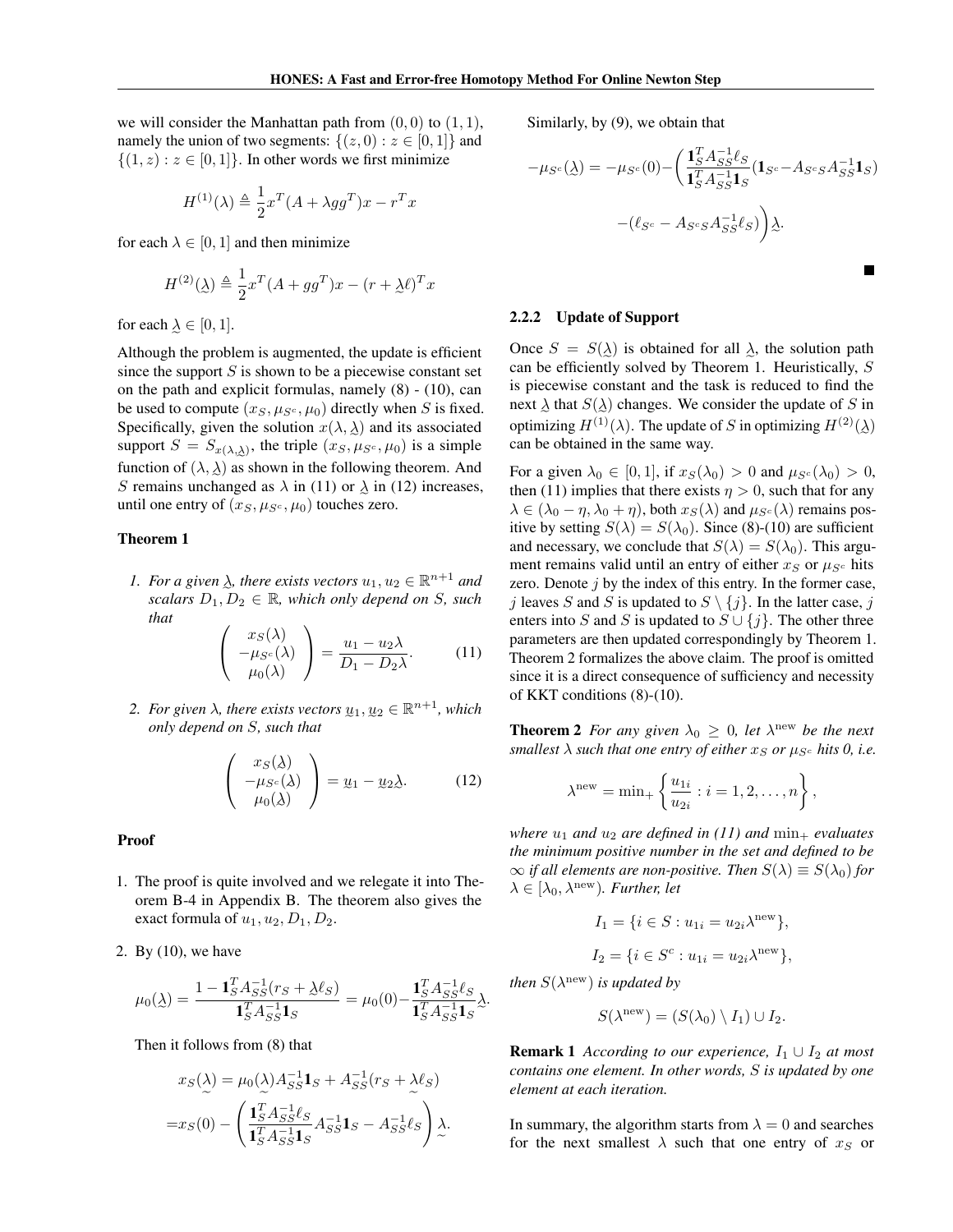$\mu_{S^c}$  hits zero, then updates  $\lambda$  as well as the quadruple  $(S, x<sub>S</sub>, \mu<sub>S<sup>c</sup></sub>, \mu<sub>0</sub>)$ . The procedure is repeated until  $\lambda$  crosses 1. In other words, there exist a sequence  $0 = \lambda_0 < \lambda_1 <$  $\ldots < \lambda_k = 1$ , which we call *turning points*, such that  $x(\lambda)$  has the same support between any two consecutive turning points and the value can be calculated by Theorem 1. A counterpart of Theorem 2 can be established for  $\lambda$ . The whole task reduces to finding all turning points and we call this procedure HONES algorithm. The complexity of HONES algorithm is determined by both the number of turning points and the complexity of the update between two consecutive turning points. For compact notation, we define v as a  $n \times 1$  vector with

$$
v_S = x_S, \quad v_{S^c} = -\mu_{S^c}.
$$

To be more clear, we state the main steps in Algorithm 2 for optimizing  $H^{(1)}(\lambda)$  holding  $\lambda = 0$ . As a convention, the minimum of an empty set is set to be infinity (line 3). The algorithm for optimizing  $H^{(2)}(\lambda)$  holding  $\lambda = 1$  can be written in the same way as Algorithm 2 by changing  $\lambda$ into  $\lambda$ .

Algorithm 2 Main steps of HONES algorithm in optimizing  $H^{(1)}(\lambda)$ 

**Inputs:** parameters  $A, y, r, g$ ; initial optimum x (corresponding to  $A$ )

### Procedure:

e

1: Initialize 
$$
\lambda \leftarrow 0
$$
,  $S \leftarrow$  supp(x);  
\n2: **while**  $\lambda < 1$  **do**  
\n3:  $\lambda = \min{\lambda_1 > \lambda : v_i(\lambda_1) = 0 \text{ for some } i};$   
\n4:  $I_1 \leftarrow {i \in S : v_i(\lambda) = 0};$   
\n5:  $I_2 \leftarrow {i \in S^c : v_i(\lambda) = 0};$   
\n6: **if**  $\lambda \le 1$  **then**  
\n7:  $S \leftarrow (S \setminus I_1) \cup I_2;$   
\n8: **else**  
\n9:  $\lambda \leftarrow 1;$   
\n10: **end if**  
\n11:  $(x_S, \mu_{S^c}, \mu_0) \leftarrow (x_S(\lambda), \mu_{S^c}(\lambda), \mu_0(\lambda))$  via (8)-(10).  
\n12: **end while**  
\n**Output:**  $(S, x_S, \mu_{S^c}, \mu_0)$ .

#### 2.3 Implementation and Complexity Analysis

Algorithm 2 presents the main idea without the implementation details. Although we can implement Algorithm 2 by directly computing quantities, e.g.  $u_1, u_2$ , in every step to find the next turning point as in line 3 and also directly computing the iterates via (8)-(10) as in line 11, it is fairly inefficient since many quantities appear in several computation steps and we can store them to save the computation. A careful derivation in Appendices B and C shows that the computation complexity is indeed low. For example,

although  $u_1$  and  $u_2$  involves  $A_{SS}^{-1}$ , there is *no need* to calculate the matrix inverse directly. Theorem 3 summarizes the complexity for optimizing  $H^{(1)}(\lambda), H^{(2)}(\lambda)$  separately. As a convention, we assume the scalar-scalar multiplication takes a unit time and ignore the addition for simplicity when computing the complexity. Since the real implementation is involved, we state it as well as the proof of theorem 3 in Appendices B and C for two cases separately.

**Theorem 3** In step t, denote by  $k_A$ ,  $k_r$  the number of turning points in optimizing  $H^{(1)}(\lambda)$  and  $H^{(2)}(\lambda)$ *. Further let s* be the maximum support size over the path of  $(\lambda, \lambda)$  and e s<sup>∗</sup> *by the size of union of all supports from step* 1 *to step* t*. Let* Cjt *be the computation cost of HONES algorithm in optimizing* H(j) *, then*

*1.*  $C_{1t} = ns_* + ns(3k_A + 1) + n(12k_A + 2) + O(k_A);$ 2.  $C_{2t} = ns(2k_r + 1) + n(6k_r + 1) + O(k_r)$ .

It is clear that the algorithm adapts to the sparsity when optimizing both  $H^{(1)}(\lambda)$  and  $H^{(2)}(\lambda)$ . For each step, the complexity is  $\mathcal{O}(ns(k_A + k_r))$ , upper bounded by  $\mathcal{O}(n^2(k_A + k_r))$  for the dense case, which is the same as other algorithms due to the inevitable multiplication of A by  $x$ . In some special regimes, the solution is guaranteed to be sparse with high probability, e.g., the data matrix is randomly generated form a certain distribution such as uniform and exponential distributions Chen et al. (2013); Chen & Peng (2015). We also observe this in our experiments; See Section 3 for details.

#### 2.4 Number of Turning Points

Let  $S_t$  be the support of the optimum and  $k_t$  be the number of total turning points, then we can derive a generic bound that

$$
k_t \ge |S_t \setminus S_{t-1}| + |S_{t-1} \setminus S_t| \tag{13}
$$

provided that only one element is added to or removed from the support at each update; see Remark 1. This is because it requires at least  $|S_{t-1} \setminus S_t|$  steps to pop out the elements in  $S_{t-1} \setminus S_t$  and  $|S_t \setminus S_{t-1}|$  steps to push in the elements in  $S_t \setminus S_{t-1}$  to translate  $S_{t-1}$  into  $S_t$ .

On the other hand, suppose that no other coordinates than those in  $S_t \cup S_{t-1}$  enter into the support in the path, then

$$
k_t = |S_t \setminus S_{t-1}| + |S_{t-1} \setminus S_t|.
$$
 (14)

Heuristically, the equation (14) should hold since if a coordinate, not in  $S_t \cup S_{t-1}$ , entered into the support on the path, it must be popped out before the end, which, however, should be rare to happen. For both synthetic data and real data in section 3, we observe that there are at least 95% of steps with  $k_t$  satisfying (14) and over 99% of steps with  $k_t \leq |S_t \setminus S_{t-1}| + |S_{t-1} \setminus S_t| + 6$ , i.e. with at most 3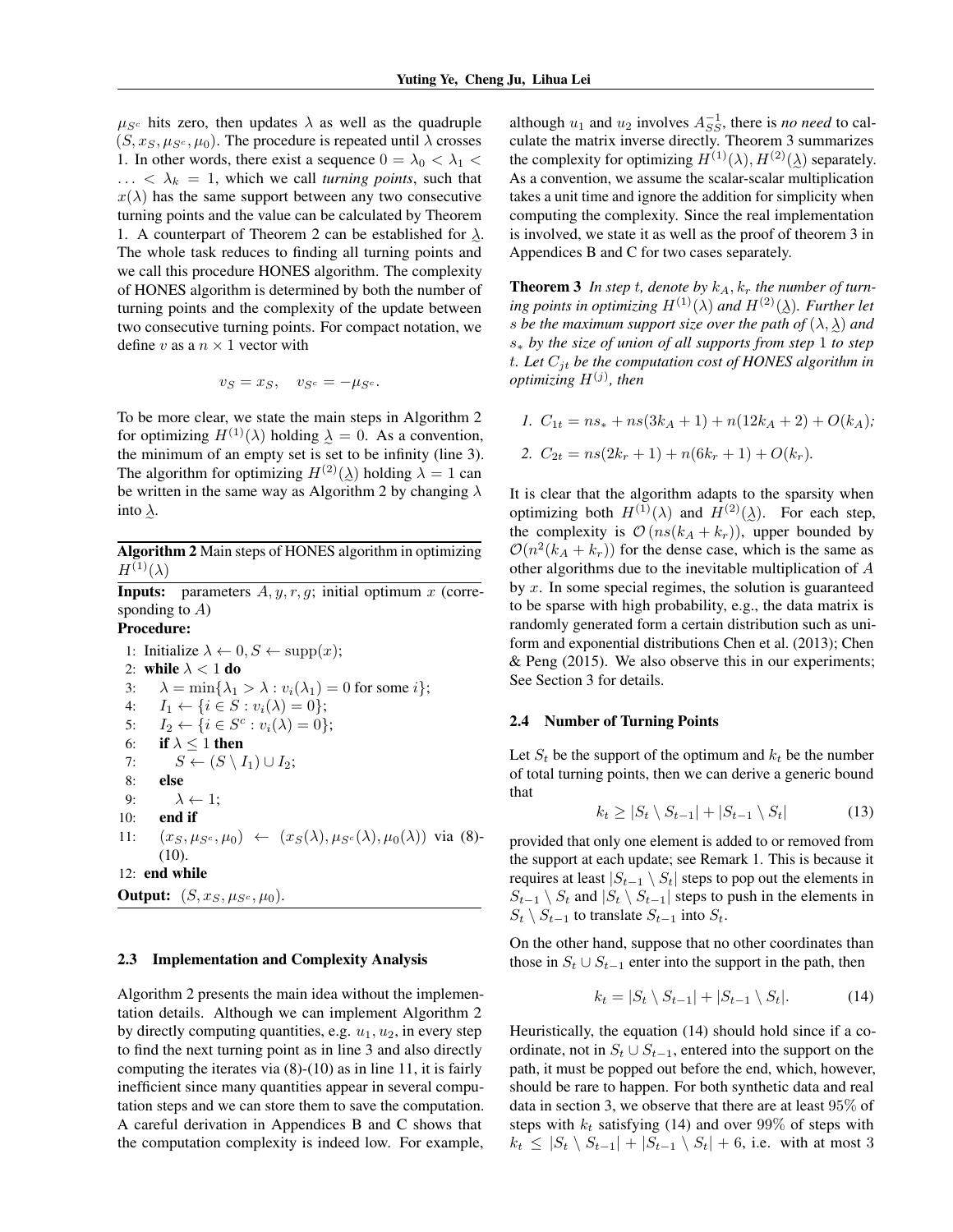outside coordinates entered into the path. Thus, (14) is a highly reliable result for  $k_t$ .

As a direct consequence of (14), HONES algorithm is efficient when the support changes slowly in which case  $k_t$ is small. In addition, if the solution is sparse, then a rough bound suggests that  $k_t \leq |S_t| + |S_{t-1}|$  is small. These phenomena are observed in various situations (see section 3) and (14) explains the good performance of HONES algorithm.

In general, the worst-case bound for the number of turning points can be exponential as Mairal & Yu (2012); Gärtner et al. (2009) pointed out for Lasso and SVM respectively. But the number of turning points is usually not large in practice. The same issue appears in Simplex method for linear programming. Although it is known that the worst case complexity is  $2^n$ , it usually converges in  $\mathcal{O}(n)$  operations; See Bertsimas & Tsitsiklis (1997).

### 3 Experiments

In this section, we compare the performance of HONES with SPG and the interior-point method on both real and synthetic data. We implement HONES in MATLAB<sup>3</sup> and implement SPG  $<sup>4</sup>$  and interior-point method<sup>5</sup> by using existing code.</sup> To make a fair comparison, SPG uses the solution to step  $t$ as the warm start for the solution to step  $t + 1$ . To evaluate the performance, we display the cumulative running time as a measure of efficiency. All experiments are conducted on a machine with 3 GHz Intel Core i7 processor, OS X Yosemite system and Matlab 2015a.

#### 3.1 Universal Portfolio Management

(Hazan & Arora, 2006) proposed a version of Online Newton Step (Figure 3.7) that is equivalent to (2) with

$$
A^{(0)} = I, \quad g^{(t)} = \frac{\gamma_t}{x_t^T \gamma_t}, \quad r^t = \frac{1}{4} \sum_{\tau=1}^t \frac{\gamma_t}{x_t^T \gamma_t}.
$$

We apply our algorithm on two datasets from NYSE and NASDAQ<sup>6</sup>, with daily stock price data from Jan. 3, 2005 to May. 13, 2016. The NYSE dataset contains 1544 stocks and NASDAQ dataset contains 1101 stocks. This differs from classical studies where at most hundreds of stocks, such as S&P500, are incorporated. Still, we should emphasize that for some financial institutions like hedge funds, the number of base assets is huge and the computation efficiency becomes important when the trading frequency is high. Here we consider a large number of stocks to show the potential of HONES algorithm in optimizing a large basket of assets.



Figure 1: Cumulative running time of HONES , SPG and interior-point method on NYSE and NASDAQ dataset for universal portfolio management. Each epoch has 252 measurements.

The cumulative running time, measured in seconds, is reported in Figure 1. The interior-point method is quite inefficient as the running time for 10 steps (0.04 epochs) exceeds the total running time of HONES and SPG. Thus the proposal by Hazan et al. (2006b) is not desirable. In addition, HONES is much more efficient than both SPG, especially in the more volatile case (NASDAQ). In fact, HONES achieves a  $2\times$  speedup on NYSE data and a  $6\times$  speedup on NAS-DAQ data! By excluding the first 4 epochs, HONES even achieves a 12.5× speedup on NASDAQ data.

To explain the different behavior on two datasets, we report the average solution sparsity in Table 1. Recall that HONES is accurate in every step and we confirm this by checking the KKT condition for each solution. Surprisingly, the solutions are generally sparse for both datasets, as suggested by existing theory (Chen et al., 2013; Chen & Peng, 2015). It is not surprising that the solutions are sparser on NASDAQ due to the high volatility. As indicated by our theory, the efficiency gain should be more significant in this case.

Table 1: Characteristics of HONES for universal portfolio management on NYSE and NASDAQ data. (Top) solution Sparsity on NYSE and NASDAQ datasets, including the average, standard error, maximum and minimum of the support size; (Bottom) distribution of  $e_t$ , the number of excess turning points, on NYSE and NASDAQ datasets.

| Dataset       | sparsity            |      |           |                       |
|---------------|---------------------|------|-----------|-----------------------|
|               | mean                | std. | max       | mın                   |
| <b>NYSE</b>   | 16.0                | 8.6  | 98        | 4                     |
| <b>NASDAQ</b> | 6.46                | 3.7  | 64        | $\mathcal{D}_{\cdot}$ |
| Dataset       | proportion of zeros |      | quantiles |                       |
|               |                     |      | 99%       | 99.9%                 |
| <b>NYSE</b>   | 65.8%               |      | 8         | 22                    |
| <b>NASDAQ</b> | 85.4%               |      |           | 11                    |

<sup>&</sup>lt;sup>3</sup>Code available at https://github.com/Elric2718/HONES.

<sup>4</sup> https://www.cs.ubc.ca/ schmidtm/Software/minConf.html

<sup>&</sup>lt;sup>5</sup>QUADPROG function in MATLAB

<sup>6</sup>Data available at https://github.com/Elric2718/HONES.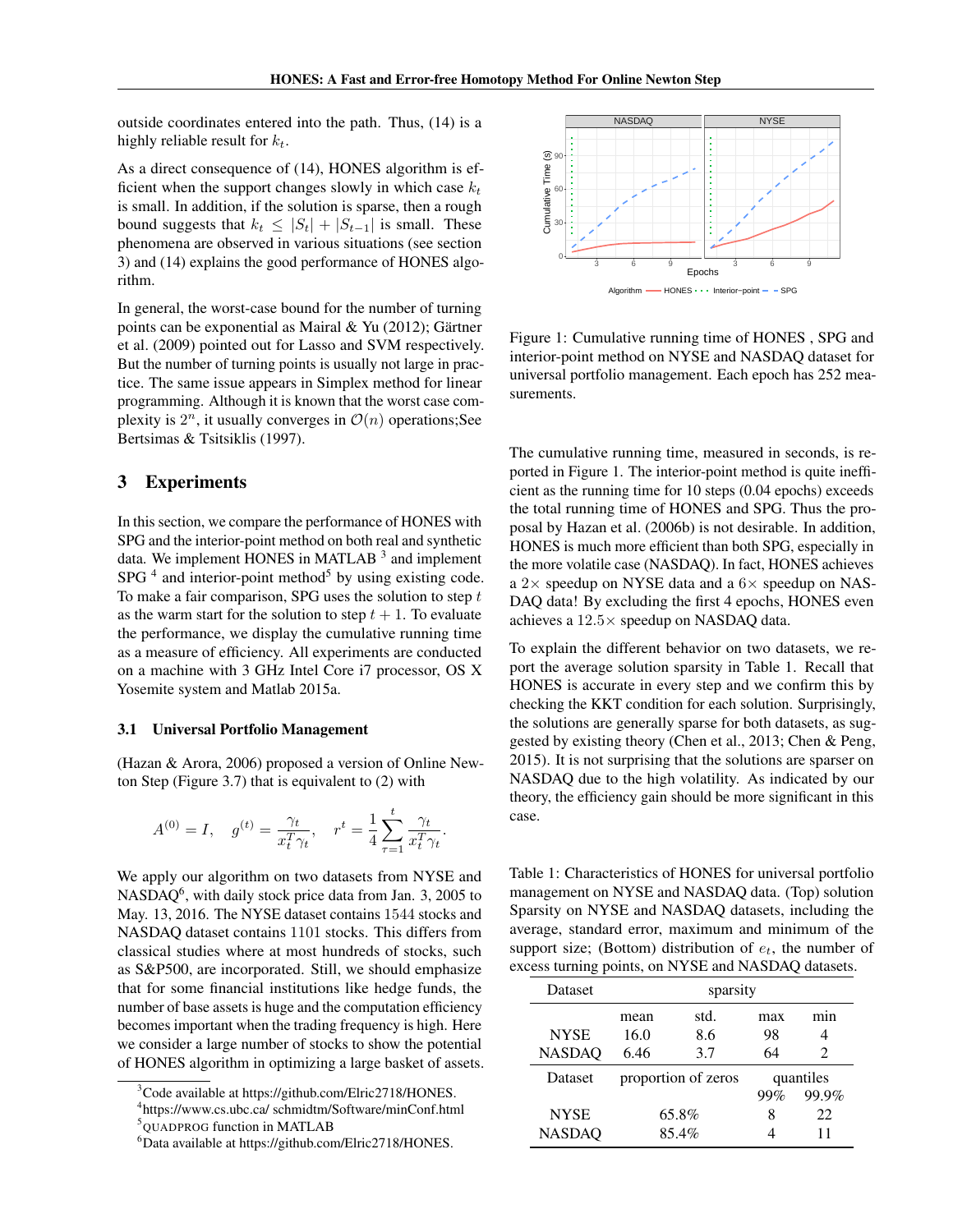Finally, we examine our conjecture in Section 2.4 on the number of turning points. As explained there, a benchmark for  $k_t$  is  $|S_t \setminus S_{t-1}| + |S_{t-1} \setminus S_t|$ . We refer to  $e_t = (k_t - |S_t \setminus S_{t-1}| - |S_{t-1} \setminus S_t|)/2$  as the number of *excess turning points*; see Section 2.4 for details. For each synthetic dataset, we report the proportion of zero  $e_t$ in Table 1. It is clear that most steps (65.8% for NYSE data and 85.4% for NASDAQ data) are predicted by our conjecture and almost all steps (over 99% for both data) are not far away from our conjecture. This indicates that  $k_t$  is an accurate proxy for the number of turning points.

#### 3.2 Synthetic Data

As discussed in Section 1, the problem (2) is indeed more general than universal portfolio management. To examine our algorithm comprehensively, we consider (2) under other setups. First we consider the problem with the following structure on synthetic data:

$$
\min_{x \in \Delta_{n-1}} \frac{1}{2} (x - y)^T A^{(t)} (x - y).
$$
 (15)

Without the superscript t, this problem is called *standard quadratic programming problem* and has attracted the attention in various fields, e.g. Bomze (1998); Scozzari & Tardella (2008); Bomze et al. (2008). It is of particular interest to study the case where  $A^{(t)}$  is a random matrix generated from some distribution. For instance, Chen et al. (2013) consider a Wigner matrix A with  $\{A_{ij} : 1 \le i \le j \le n\}$ being i.i.d. random variables and  $A_{ji} = A_{ij}$ . In this article, we consider another important class of matrices in random matrix theory — covariance matrix of rectangular matrices with i.i.d. entries, i.e.  $A^{(t)} = \sum_{s=1}^{t} g^{(s)}(g^{(s)})^T$ , where  $g^{(s)} \in \mathbb{R}^n$  has i.i.d. Gaussian entries; see Bai & Silverstein (2010) for more discussion. In this case the matrix flow  ${A^{(t)}: t = 1, 2, \ldots}$  satisfies (3). To avoid singularity, we set  $A^{(0)} = \epsilon I$  where  $\epsilon = 10^{-4}$  is a small positive number. Then it is easy to see that  $A^{(t)}$  is non-singular for all t with probability 1 so that the solution  $x^{(t)}$  is unique. The vector  $y$  governs the sparsity of the solution. To see this, consider the isotropic case where  $A = I$ , the solution of (15) is the projection of y onto the simplex. If y is a zero vector, the optimum is a dense vector with all entries  $\frac{1}{n}$ . In contrast, if  $y$  has large entries, the simplex constraint will pull the optimum towards that direction and forces the other entries to be zero , in which case the solution is sparse. The same phenomenon is observed in anisotropic case as will be shown below.

Our goal is to explore the scalability, in terms of the dimension, and the adaptivity to solution sparsity of the algorithms. For the aspect of the dimension, we consider three dimensions: {100, 1000, 3000}; for the aspect of the sparsity, we set  $y = cy_0$  with  $y_0$  generated from  $N(0, I_{n \times n})$ and  $c \in \{0.01, 0.1\}$ . For each case, we set the total number of steps as 5000 and treat every 250 steps as an epoch (20



Figure 2: Cumulative running time of HONES and SPG on synthetic datasets. Each row corresponds to a dimension  $n$ and each column corresponds to a factor c.

Table 2: Solution Sparsity and overall computation gain of HONES over SPG on synthetic datasets. The first two columns correspond to the dimension and the factor  $c$ ; the third column gives the mean of support size with its standard deviation (in the parentheses); the fourth column gives the maximum support size along the path; the last two columns show the ratio of overall running time between SPG and **HONES** 

| scenarios |            | sparsity      |     | speed ratio |
|-----------|------------|---------------|-----|-------------|
| $\eta$    | $\epsilon$ | mean $(s.e.)$ | max |             |
| 100       | 0.01       | 81.3 (3.5)    | 88  | 0.97        |
| 1000      | 0.01       | 158.3 (30.6)  | 190 | 1.13        |
| 3000      | 0.01       | 146.4 (34.9)  | 225 | 1.68        |
| 100       | 0.1        | 19.5(2.3)     | 26  | 1.34        |
| 1000      | 0.1        | 22.0(5.3)     | 32  | 5.26        |
| 3000      | 01         | 18.3(4.2)     | 27  | 4.51        |

epochs in total). Similar to the previous case, we report the cumulative running time in Figure 2 and other information in Table 2 and Table 3. Here we exclude the interior-point method since it is too slow.

First we notice that HONES is more scalable in high dimension. Moreover, as expected, a larger  $c$  gives sparser solutions along the path and HONES significantly outperforms SPG when the solution is sparse ( $c = 0.1$ ) especially for large-scale problems ( $n = 1000, 3000$ ), in which HONES is over 4.5 times faster than SPG. When the solution is not sparse ( $c = 0.01$ ), HONES is similar to SPG in small-scale problem  $(n = 100)$  and increasingly more efficient when the size of the problem grows. Finally the results in Table 3 show that our conjecture in Section 2.4 is extremely accurate in this setting.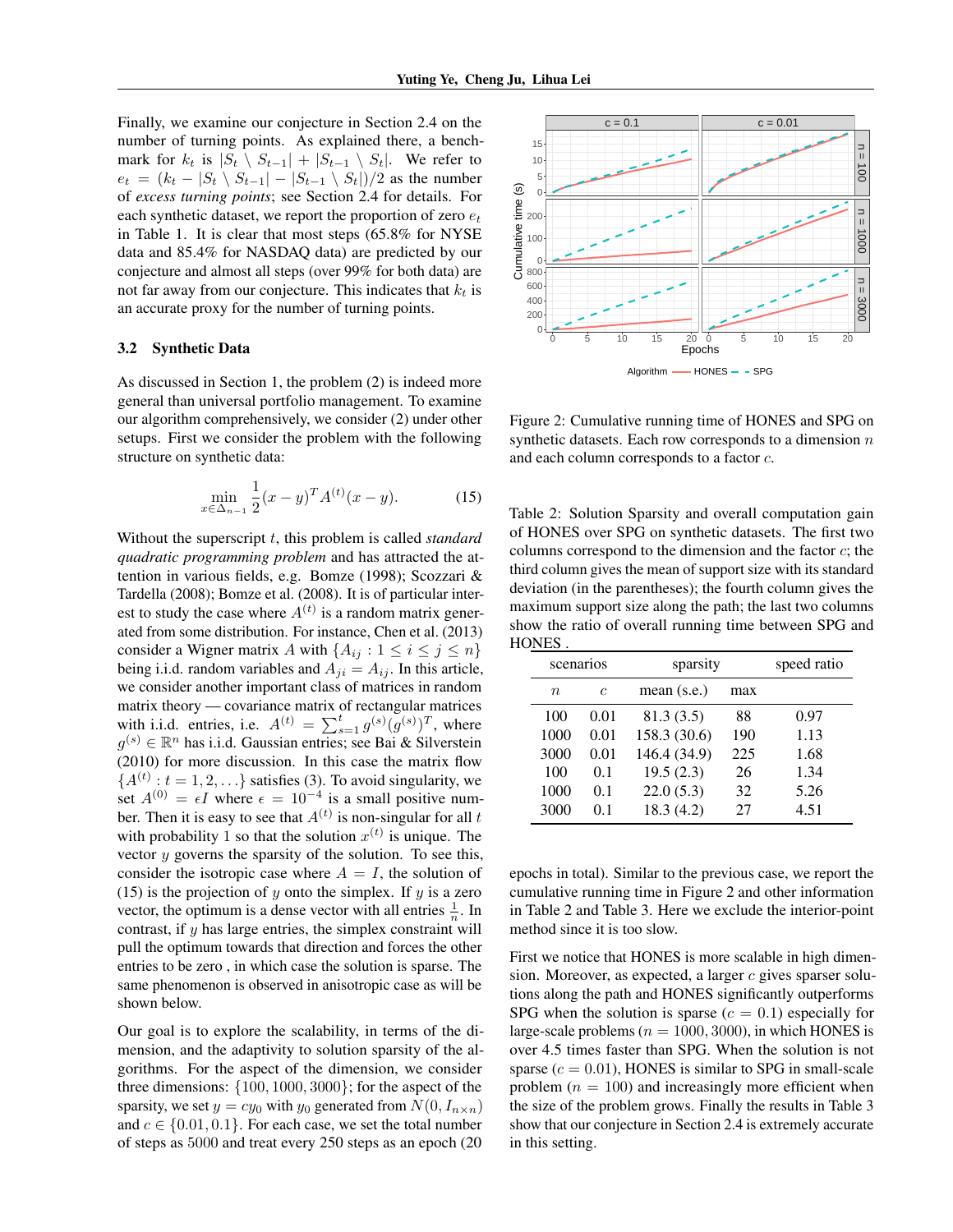Table 3: Distribution of  $e_t$ , the number of excess turning points, on synthetic datasets. The first two columns correspond to the dimension and the factor  $c$ ; the third column gives the proportion of zero  $e_t$ ; the last two columns give the 99% and 99.9% quantiles of  $e_t$ .

| scenarios   |      | proportion of zeros | quantiles |       |
|-------------|------|---------------------|-----------|-------|
| $n_{\rm c}$ | C    |                     | 99%       | 99.9% |
| 100         | 0.01 | 99.8%               |           |       |
| 1000        | 0.01 | 98.9%               |           |       |
| 3000        | 0.01 | 98.7%               |           | 6     |
| 100         | 0.1  | 99.9%               |           |       |
| 1000        | 0.1  | 99.8%               |           |       |
| 3000        | 0.1  | 99.8%               |           |       |

### 3.3 Markowitz Portfolio Selection

In this Subsection, we consider the application of HONES algorithm on sequential Markowitz portfolio selection problem. In this problem, the vector of stock prices is assumed to be a random vector with mean  $\mu$  and covariance matrix  $\Sigma$ and the investor observes a realization from this distribution. The goal is to minimize the risk, measured by the variance  $x^T \Sigma x$  of a given portfolio while maintaining a reasonably high average return  $x^T\mu$ . The problem is usually formulated as follows:

$$
\min_{x_t \in \mathbb{R}^n} \frac{1}{2} x_t^T \Sigma x_t - \lambda x_t^T \mu.
$$

For simplicity we assume  $\lambda = 0$ . In practice,  $\mu$  and  $\Sigma$ are unknown and one has to replace them by estimators. The most natural estimators  $\hat{\Sigma}^{(\hat{t})}$  and  $\hat{\mu}^{(t)}$  are the sample covariance matrix and the sample mean, i.e.

$$
\hat{\mu}^{(t)} = \frac{1}{t} \sum_{s=1}^{t} w^{(s)}, \hat{\Sigma}^{(t)} = \frac{1}{t} \sum_{s=1}^{t} (w^{(s)} - \hat{\mu}^{(s)}) (w^{(s)} - \hat{\mu}^{(s)})^T,
$$

where  $w^{(t)}$  is the vector of daily gains, measured by the entrywise log return  $\log(\gamma_t)$ , of all assets of interest. Via some algebra, it can be shown that the problem is equivalent to (2) with

$$
A^{(t)} = t\hat{\Sigma}^{(t)}, r^{(t)} = t\hat{\mu}^{(t)}, g^{(t)} = \sqrt{\frac{t-1}{t}} \left( w^{(t)} - \hat{\mu}^{(t-1)} \right)
$$

We should emphasize that the solution in this way is optimal from hindsight, which is different from the notions in online learning regret minimization. Nonetheless, it is an interesting and important problem in the context of back testing and risk management since the result can reveal the hidden structure of the assets; see Brodie et al. (2009); Fan et al. (2008, 2012) for more details.

Similar to the Section 3.1, we report the cumulative running time of HONES and SPG in Figure 3 and report other information in Table 4. Again, HONES is more efficient than



Figure 3: Cumulative running time of HONES and SPG on NYSE and NASDAQ dataset for Markowitz portfolio management. Each epoch has 252 measurements.

SPG. We also try the interior-point method on each dataset. It is 67 times slower than HONES on NYSE dataset and 31 times slower than HONES on NASDAQ dataset. Finally, the conjecture on the number of turning points is also validated by the results in the bottom panel of Table 4.

Table 4: (Top) solution Sparsity on NYSE and NASDAQ datasets for Markowitz portfolio management, including the average, standard error, maximum and minimum of the support size; (Bottom) distribution of  $e_t$ , the number of excess turning points, on NYSE and NASDAQ datasets.

| Dataset       | sparsity |                     |     |           |
|---------------|----------|---------------------|-----|-----------|
|               | mean     | s.e.                | max | mın       |
| <b>NYSE</b>   | 49.8     | 22.7                | 108 | 30        |
| <b>NASDAQ</b> | 148.9    | 17.8                | 192 | 127       |
|               |          |                     |     |           |
| Dataset       |          | proportion of zeros |     | quantiles |
|               |          |                     | 99% | 99.9%     |
| <b>NYSE</b>   |          | 97.9%               |     | 10        |

# 4 Conclusion

.

In this article, we propose an efficient algorithm HONES to solve the sequential generalized projection problem (2) with rank-one update (3), appeared as the building block and the bottleneck of Online Newton Step. HONES is a homotopy continuation method that interpolates the consecutive objectives. By a careful derivation, we calculate the exact number of atomic operations, up to an additive constant (Theorem 3) and show that HONES has a good performance when the support of the solution changes slowly with time or is sparse as in many applications. We also provide a heuristic conjecture on the number of turning points which plays an important role in the computation complexity. The heuristic conjecture and the efficiency of HONES algorithm are supported and confirmed by extensive experiments on both synthetic and real data.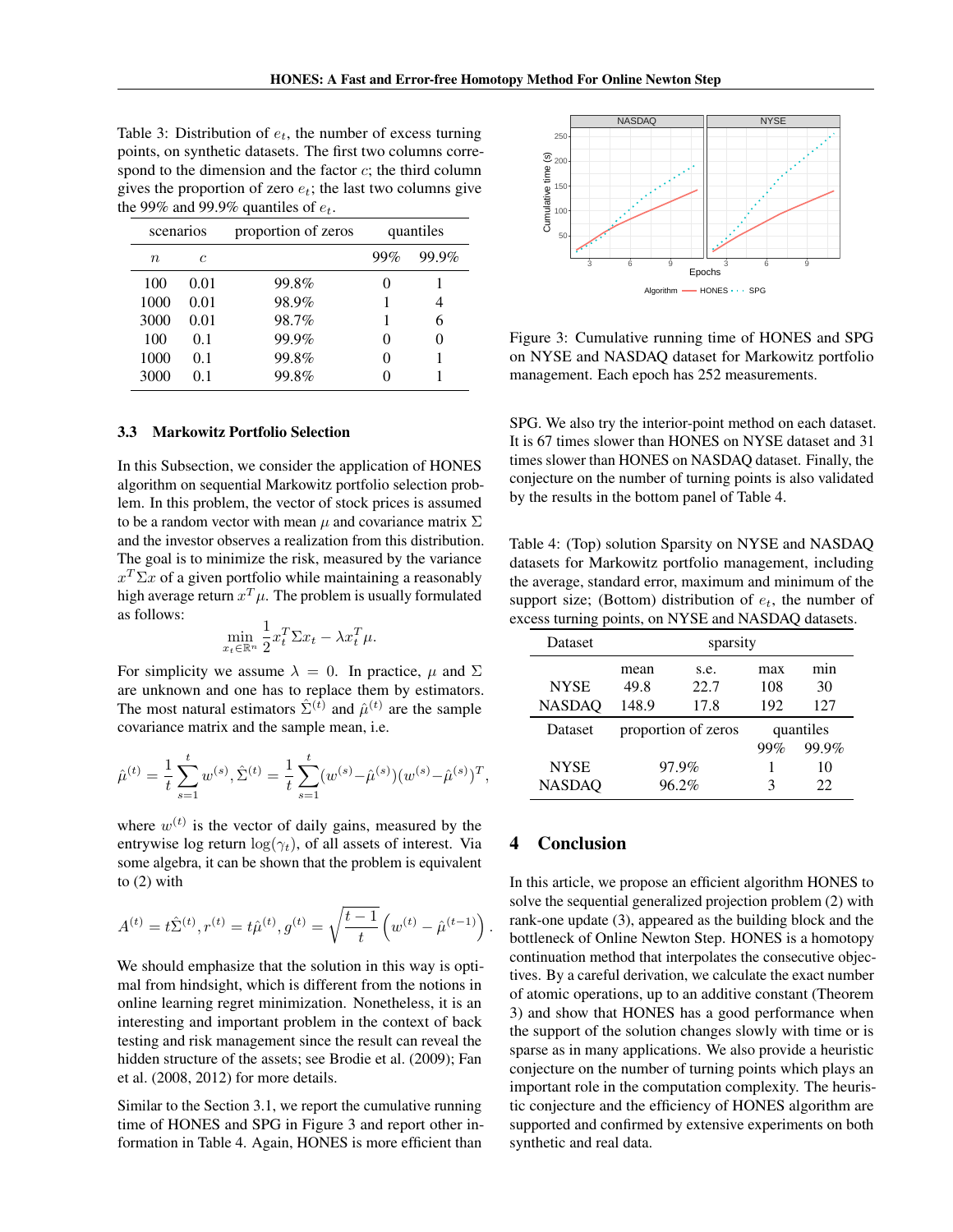# References

- Bai, Zhidong and Silverstein, Jack W. *Spectral analysis of large dimensional random matrices*, volume 20. Springer, 2010.
- Bank, B, Guddat, J, Klatte, D, Kummer, B, and Tammer, K. Non-linear parametric optimization. *Akademie-Verlag, Berlin*, 1982.
- Beck, Amir and Teboulle, Marc. Mirror descent and nonlinear projected subgradient methods for convex optimization. *Operations Research Letters*, 31(3):167–175, 2003.
- Bertsimas, Dimitris and Tsitsiklis, John N. *Introduction to linear optimization*, volume 6. Athena Scientific Belmont, MA, 1997.
- Best, Michael J. An algorithm for the solution of the parametric quadratic programming problem. In *Applied mathematics and parallel computing*, pp. 57–76. Springer, 1996.
- Birgin, Ernesto G, Martínez, José Mario, and Raydan, Marcos. Nonmonotone spectral projected gradient methods on convex sets. *SIAM Journal on Optimization*, 10(4): 1196–1211, 2000.
- Bomze, Immanuel M. On standard quadratic optimization problems. *Journal of Global Optimization*, 13(4):369– 387, 1998.
- Bomze, Immanuel M, Locatelli, Marco, and Tardella, Fabio. New and old bounds for standard quadratic optimization: dominance, equivalence and incomparability. *Mathematical Programming*, 115(1):31–64, 2008.
- Brodie, Joshua, Daubechies, Ingrid, De Mol, Christine, Giannone, Domenico, and Loris, Ignace. Sparse and stable markowitz portfolios. *Proceedings of the National Academy of Sciences*, 106(30):12267–12272, 2009.
- Chen, Xin and Peng, Jiming. New analysis on sparse solutions to random standard quadratic optimization problems and extensions. *Mathematics of Operations Research*, 40 (3):725–738, 2015.
- Chen, Xin, Peng, Jiming, and Zhang, Shuzhong. Sparse solutions to random standard quadratic optimization problems. *Mathematical Programming*, 141(1-2):273–293, 2013.
- Chow, Shui-Nee, Mallet-Paret, John, and Yorke, James A. A homotopy method for locating all zeros of a system of polynomials. In *Functional differential equations and approximation of fixed points*, pp. 77–88. Springer, 1979.
- Cover, Thomas M. Universal portfolios. *Mathematical finance*, 1(1):1–29, 1991.
- Duchi, John, Shalev-Shwartz, Shai, Singer, Yoram, and Chandra, Tushar. Efficient projections onto the  $l_1$ -ball for learning in high dimensions. In *Proceedings of the 25th international conference on Machine learning*, pp. 272–279. ACM, 2008.
- Efron, Bradley, Hastie, Trevor, Johnstone, Iain, Tibshirani, Robert, et al. Least angle regression. *The Annals of statistics*, 32(2):407–499, 2004.
- Fan, Jianqing, Zhang, Jingjin, and Yu, Ke. Asset allocation and risk assessment with gross exposure constraints for vast portfolios. *Available at SSRN 1307423*, 2008.
- Fan, Jianqing, Zhang, Jingjin, and Yu, Ke. Vast portfolio selection with gross-exposure constraints. *Journal of the American Statistical Association*, 107(498):592–606, 2012.
- Frank, Marguerite and Wolfe, Philip. An algorithm for quadratic programming. *Naval research logistics quarterly*, 3(1-2):95–110, 1956.
- Garrigues, Pierre and Ghaoui, Laurent E. An homotopy algorithm for the lasso with online observations. In *Advances in neural information processing systems*, pp. 489–496, 2009.
- Gärtner, Bernd, Jaggi, Martin, and Maria, Clément. An exponential lower bound on the complexity of regularization paths. *arXiv preprint arXiv:0903.4817*, 2009.
- Hazan, Elad and Arora, Sanjeev. *Efficient algorithms for online convex optimization and their applications*. Princeton University, 2006.
- Hazan, Elad, Kalai, Adam, Kale, Satyen, and Agarwal, Amit. Logarithmic regret algorithms for online convex optimization. In *International Conference on Computational Learning Theory*, pp. 499–513. Springer, 2006a.
- Hazan, Elad, Kalai, Adam, Kale, Satyen, and Agarwal, Amit. Logarithmic regret algorithms for online convex optimization. In *International Conference on Computational Learning Theory*, pp. 499–513. Springer, 2006b.
- Helmbold, David P, Schapire, Robert E, Singer, Yoram, and Warmuth, Manfred K. On-line portfolio selection using multiplicative updates. *Mathematical Finance*, 8 (4):325–347, 1998.
- Ibaraki, Toshihide and Katoh, Naoki. *Resource allocation problems: algorithmic approaches*. MIT press, 1988.
- Kalai, Adam and Vempala, Santosh. Efficient algorithms for universal portfolios. *Journal of Machine Learning Research*, 3(Nov):423–440, 2002.
- Kivinen, Jyrki and Warmuth, Manfred K. Exponentiated gradient versus gradient descent for linear predictors. *Information and Computation*, 132(1):1–63, 1997.
- Li, Tien-Yien. On chow, mallet-paret and yorke homotopy for solving systems of polynomials. *Bull. Inst. Math. Acad. Sinica*, 11(3):433–437, 1983.
- Luo, Haipeng, Agarwal, Alekh, Cesa-Bianchi, Nicolo, and Langford, John. Efficient second order online learning by sketching. In *Advances in Neural Information Processing Systems*, pp. 902–910, 2016.